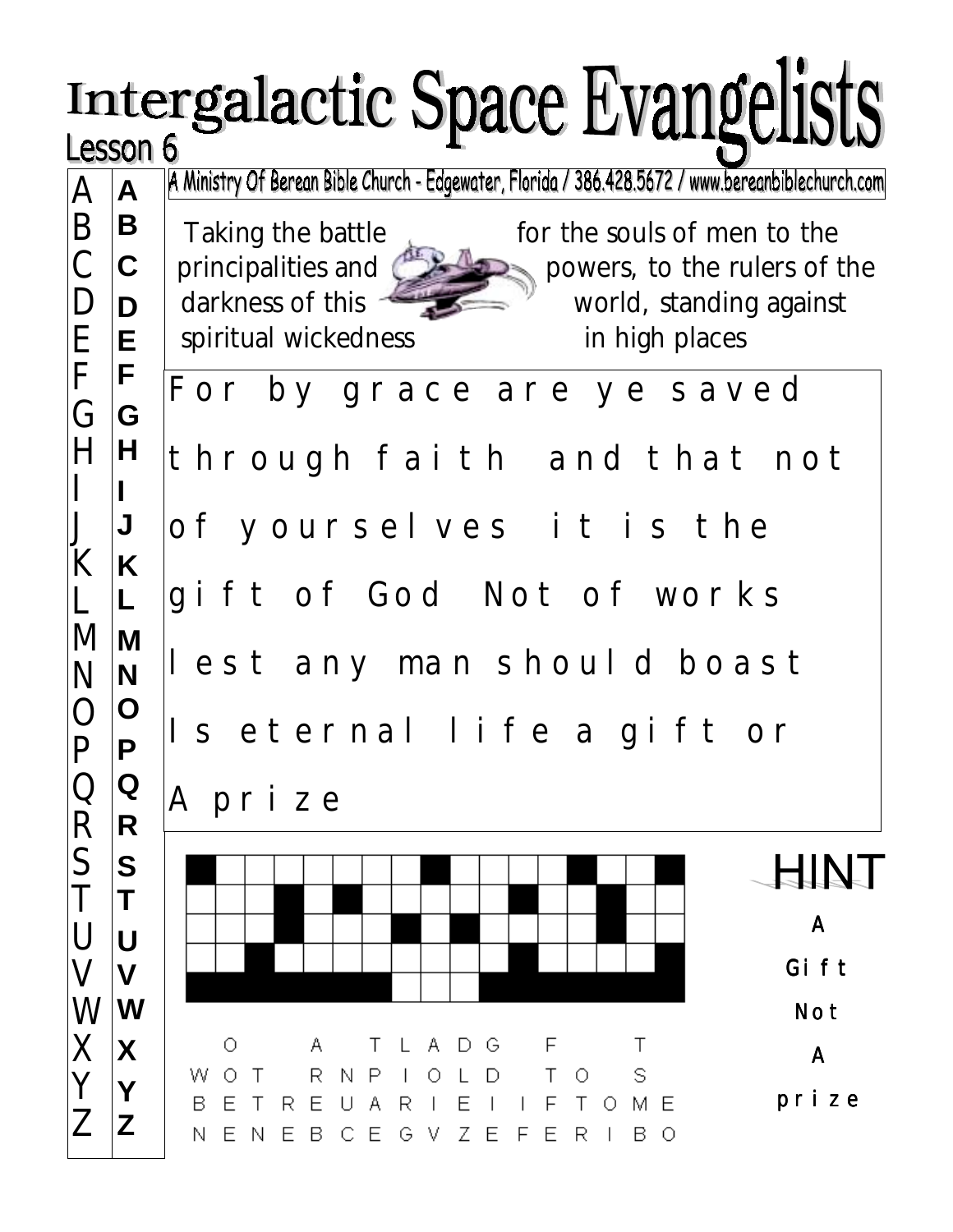## **The** Intergalactic Space Evangelist Part 6 Blind Man's Bluff

P1 You remember last time that the IDD were threatening to blast SemaJ into space without a spacesuit if *Falcon 1* came any closer.

P2 There they are shouted Jake! STOP! Do not come any closer or we will drop your friend off in space, said the voice. Then he added. Without a space suit!

P3 What now asked Jewels? Stand by for a "Rapture Transport", said M. Copy that M, replied Jewels. Looks like you are going to need more help up there so I am sending some more team members up, said Commander M.

P4 The "Rapture Transport Device" or RTD is a matter to energy to matter transporter said Jamie The Right. It converts our body (matter) to energy and transports it at the speed of light to it destination then back to matter again.

P5 KEL interrupted and said, We call it the Rapture Transport Device because it works like the "rapture" of the Church. One day the Lord Jesus Christ will come back to take us to heaven with him, said Paulie, so we call it the RTD.

P6 RTD ready, said Craigers. Who is coming up, asked Jake? I am sending Matty, JR & KEL. Energize! Said Commander M. Onboard the *Falcon 1* the RTD receiver began to sparkle and then the shapes of 3 ISE members began to form. Zzzzzzz, zzzzzzz, hummmm, zzzzzzzzzz went the RTD.

P7 Then "POOF" there they were, the ISE team members, KEL, Matty & JR. Just then the IDD ship took off again. After them quick, shouted KEL. Julies punched the controls on *Falcon 1* and the ship roared off after the IDD ship.

P8 JR ran to the RTD control panel. His hands flew over the controls and switches. I have a fix on SemaJ, said JR, but the signal is weak. They must have a "Truth Deflector Shield" up, said Matty.

P9 Commander M cut in. Jake, stand by to fire the "Sword Of The Spirit"! Right M! Said Matty, good idea. What are we going to do Matty, asked Jewels.

P10 It is a little bit risky but here is the plan. Jewels get us as close as you can. Jake when we are close enough fire the "Sword". That will knock out their "Truth Defector Shield". Then JR can get a lock on SemaJ using the RTD and beam him back on to *Falcon 1*.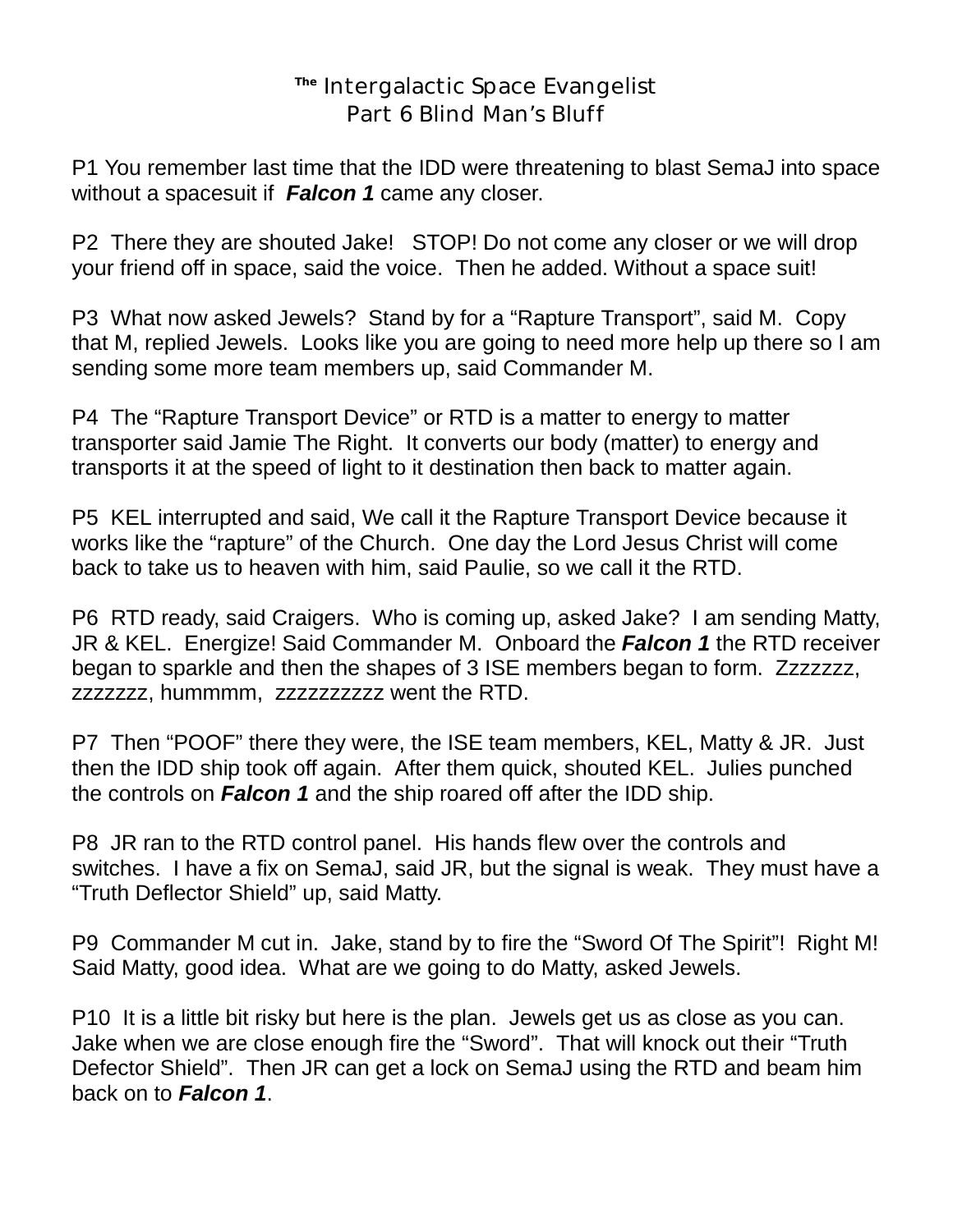P11 Great plan! Let's do it! Said KEL. Closing on the target now, said Jewels. Five seconds till we fire said Jake. RTD ready! Said JR. Matty started counting down. 4, 3, 2, 1, FIRE! FIRE! FIRE!

KEL, the IDD ship is going to explode!

P12 A blazing beam of super **the superfull super white LIGHT** erupted from the SWORD on **Falcon 1** and slammed into the IDD ship. LOCK, LOCK, I have a lock on SemaJ! Shouted JR. QUICK get him out of there shouted

P13 At that very instant the IDD ship jerked and bucked like a wild stallion and blew up into a billion tiny parts. Where is SemaJ! Shouted Jewels, Jake & KEL all at the same time.

P14 Is this the end of SemaJ? Will JR be able to pull him out of the explosion of the IDD ship? Or will he be LOST IN SPACE?? Tune in again next time for more adventures of the (tumm, dumm, dum) Intergalactic Space Evangelist!

## I.S.E. Training sector - Commander M says



Today we will look at a very important salvation verse. Read the verse then answer the questions below and we will discuss them in class.

Eph 2:8 For by **grace** are ye saved through **faith**; and that **not of yourselves**: it is the **gift of God**: 9 **Not of works**, lest any man should **boast**.

There are six underlined words or phrases in the verses above. Read the verses several times then tell what you think each of these words or phrases mean in the verses.

- 1. Grace
- 2. Faith
- 3. Not of yourselves
- 4. Gift of God
- 5. Not of works
- 6. Boast